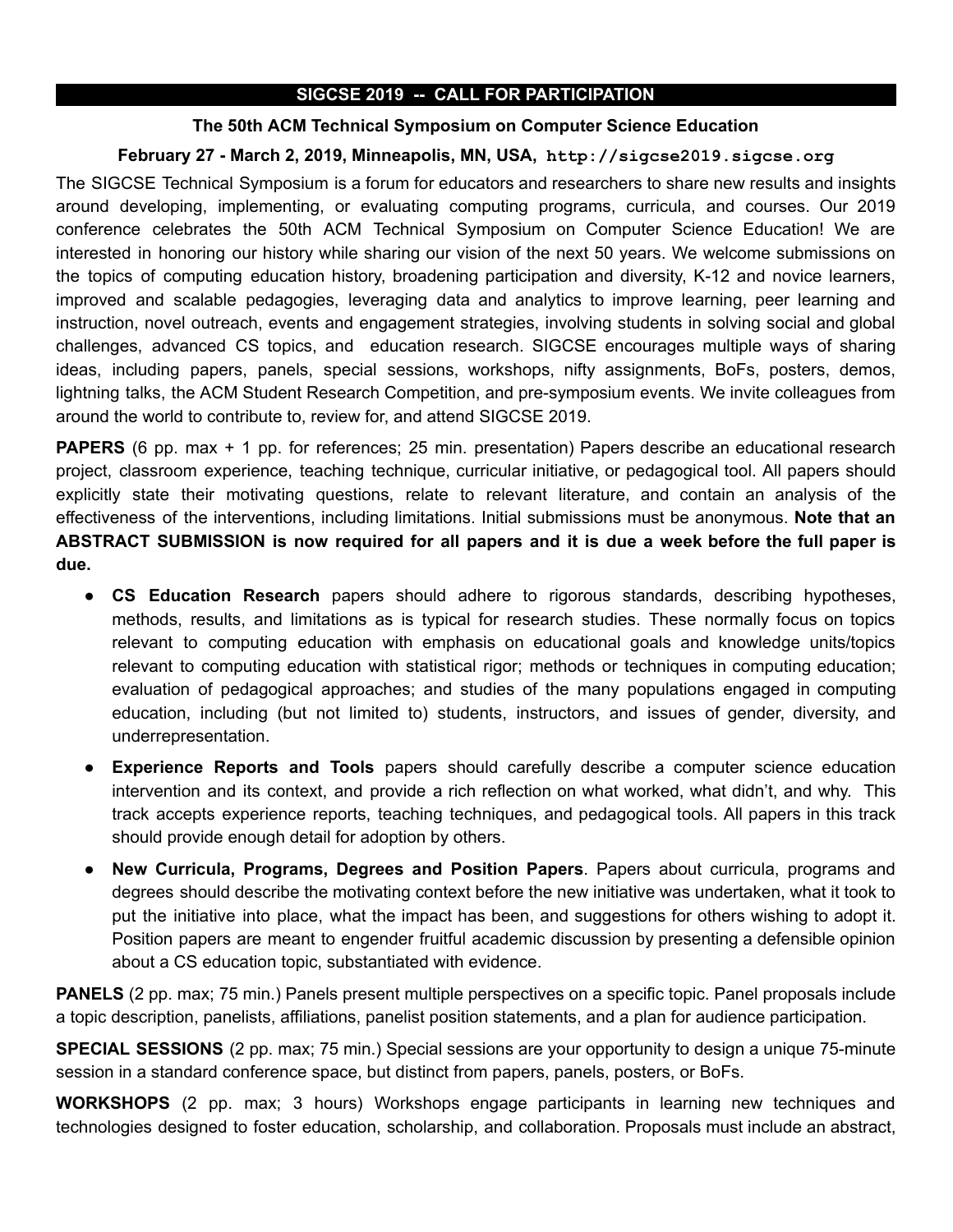intended audience and size, and specify power/A/V/equipment/space needs. Workshops do not conflict with the technical sessions.

NIFTY ASSIGNMENTS (1 p. max; 15 min. presentation during Nifty session) Nifty Assignments promote and share successful assignment ideas with enough materials available for others to adopt and adapt for their use. Proposals must include a short writeup describing the assignment, target population, strength and weaknesses, and what computing concept it teaches.

BIRDS OF A FEATHER (BoF) (1 p. max; 50 min., no A/V) BoFs provide an environment for colleagues with similar interests to meet for informal discussions. A/V equipment will not be provided for BoFs.

POSTERS (2 pp. max; 2 hours) Posters describe CS education materials or research, particularly works in progress. Posters enable one-on-one discussion with conference attendees. Prepared handouts are encouraged.

DEMOS (2 pp. max; 90 min.) Demos showcase the relevance, potential, and innovation of a tool and allow time for discussion with its creator in the exhibition hall. Proposals include an abstract and specify power/A/V/space needs.

LIGHTNING TALKS (500 words max; 5 min.) Lightning talks describe works in progress, new and untested ideas, or opportunities for collaborative work. Talks are an excellent way to spark discussions and get feedback on an idea.

ACM STUDENT RESEARCH COMPETITION (SRC) (2 pp. max; 3-hour poster) Undergraduate and graduate student ACM members are invited to submit individual research contributions from all areas of computer science.

PRE-SYMPOSIUM EVENTS (2 pp. max; 4 or 8 hours) Affiliated organizations are invited to submit proposals for events, including: target audience, # participants, duration, topic, schedule, power/A/V/space needs, and organizers. Pre-symposium event organizers are expected to cover the cost of the room, food, and/or A/V through attendance registration fees or pre-symposium event organizer budgets. Cost information will be available on the conference website.

AUTHORS TAKE NOTE: The official publication date is the date the proceedings are made available in the ACM Digital Library. This date may be up to two weeks prior to the first day of your conference. The official publication date affects the deadline for any patent filings related to published work. (For those rare conferences whose proceedings are published in the ACM Digital Library after the conference is over, the official publication date remains the first day of the conference.)

# IMPORTANT DUE DATES

| <b>Friday, August 24, 2018:</b> | <b>Paper Abstracts</b>                                                                                                  |
|---------------------------------|-------------------------------------------------------------------------------------------------------------------------|
|                                 | <b>Friday, August 31, 2018:</b> Full Papers, Panels, Special Sessions & Workshops                                       |
|                                 | <b>Friday, October 19, 2018:</b> Nifty Assignments, BoFs, Posters, Demos, Lightning<br>Talks, SRC, Pre-symposium Events |